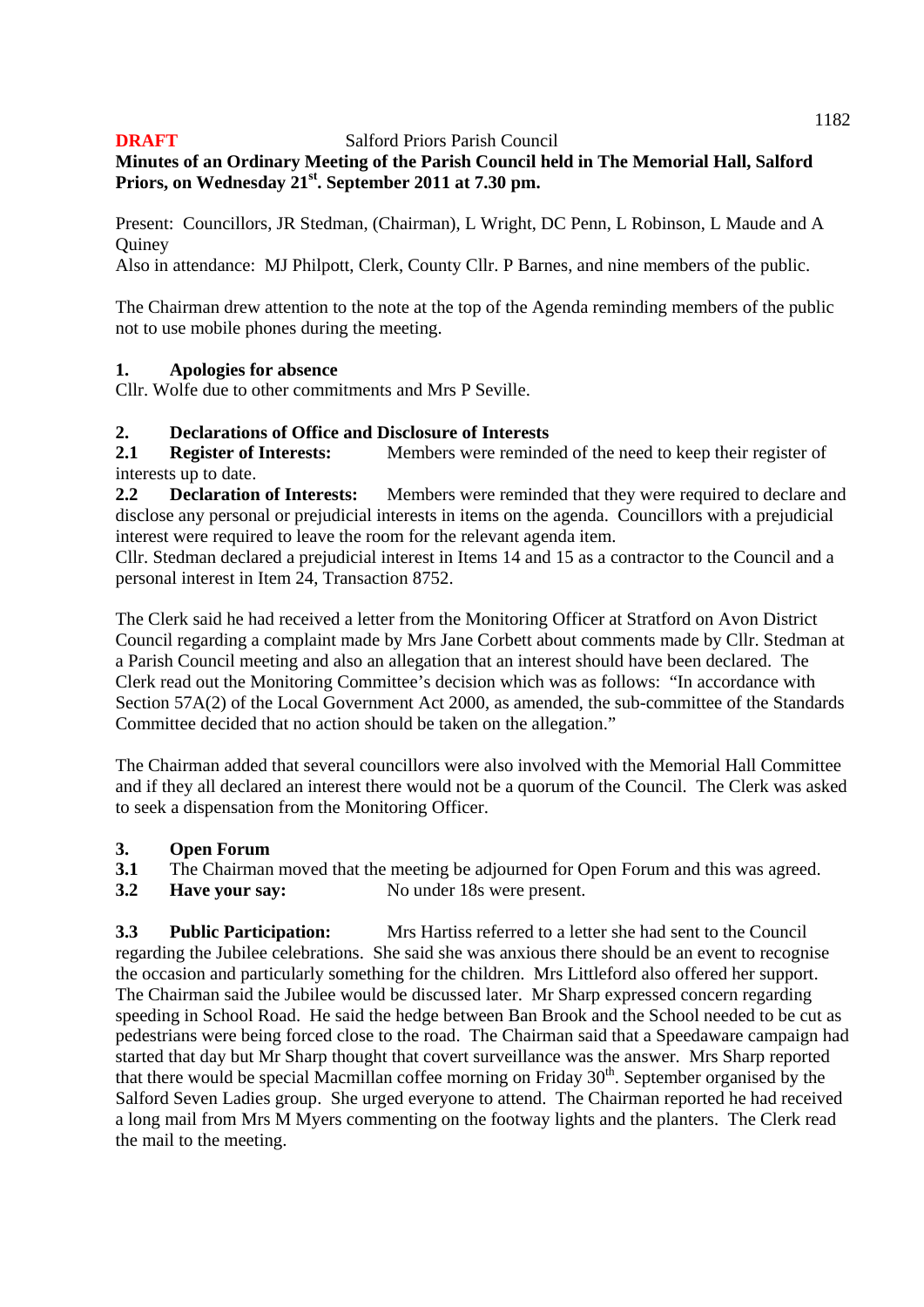**3.4 Ward Members' Reports** (taken later in the meeting on the arrival of Cllr. Barnes) County Cllr. P Barnes said that the demand for more housing in rural areas would grow as the former policy of restricting development to Stratford upon Avon had been cancelled. He said that 500 to 600 houses a year would be required in developments not exceeding 100 houses. Cllr. Barnes said there was a shortage of 3 bedroom houses. Parish Councils would be involved in selecting sites under the Localism Bill and choice would be determined by the need to keep local facilities such as schools and shops viable. He said that the CAB were negotiating to be in Bidford and that there had been 360 cases from Salford and Bidford last year. Cllr. Barnes also said that there was a need for small sites for traveller families. Mr Fenlon said there were 1600 empty properties in Stratford and these should be used for housing. Mr Sharp pressed the case for more speeding enforcement in School Road and Cllr. Barnes said that accident rates should be checked.

**3.5** The Chairman closed the initial adjournment at 7.50 pm.

# **4. Minutes**

**4.1** The Minutes of the Ordinary Meeting of the Parish Council held on Wednesday 18<sup>th</sup>. August at 7.30pm. at The Memorial Hall, Salford Priors, were approved and signed by the Chairman.

**4.2** The Minutes of the Special Meeting of the Parish Council held on Wednesday 31<sup>st</sup>. August at 7.30pm. at The Memorial Hall, Salford Priors, were approved and signed by the Chairman.

# **5. Clerk's Progress Report for consideration by Council**

## **5.1 Sign approaching A46.**

The Clerk reported that he had contacted David Elliston regarding the broken lights on the sign approaching the A46 and he had, in turn, passed the information on to the Highways Agency for action.

## **5.2 Sewerage project on B4088.**

Keith Gardener informed the Clerk on 24.08.11 that the completed report will now be taken to the October Programme Board of Severn Trent. There was a delay with the geotechnical information. The Clerk said he anticipated that Severn Trent Water will be contacting him with a formal response in October/November. Local residents had been informed.

## **5.3 Drainage on Broom Lane.**

Nothing further to report. The Chairman asked the Clerk to write again to Mr George Bomford and also to Ragley.

## **5.4 District Council Land in Salford Priors.**

Nothing further to report. Council agreed to raise this matter at the meeting with the planners.

## **5.5 Dog Waste Bins.**

The Clerk reported that letters had been sent to Sandfields and to Alamo on 26.08.11. The letters were supportive but replies were still awaited. The Chairman said that the bin by the packing station was still overflowing and the Clerk was instructed to write to Mr Norris Bomford at The Orchards suggesting that the bin either be cleaned up or removed.

## **5.6 Letter from Mr Hyde regarding parking in Ban Brook Road.**

Council noted that the issue had been referred to SDC and Mr Hyde had been informed.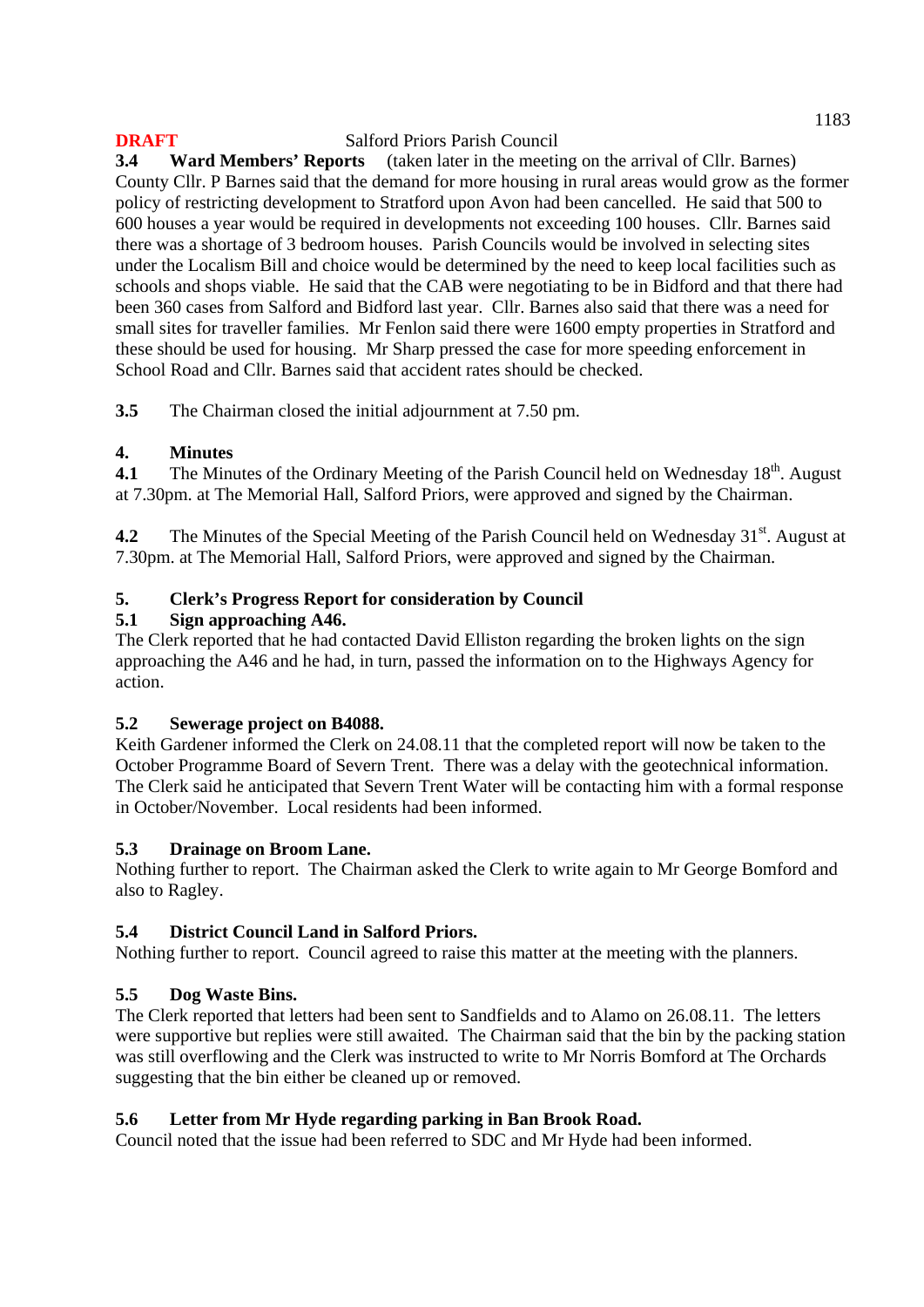### **5.7 Bidford Library**

The Clerk reported that he had mailed Bidford PC expressing support for keeping Bidford Library open and asking for better information on the support required so that this could be considered properly during the budgeting process.

### **5.8 Parking at Dunnington School.**

Council had requested that this issue be brought back to the Agenda in September. Cllr. Wright said that he was arranging a meeting with the new head, Mr Johnson, and the Clerk, prior to further action with WCC. Council requested that a police traffic officer be asked to attend.

#### **6. Planning general**

## **6.1 Meeting with DC Members and Planning Officers**

Council noted that this meeting would take place on Thursday 13<sup>th</sup>. October at 3.00 pm. at SDC offices. Attendees were confirmed as Chairman, Vice-Chairman, Cllr. Wolfe, and Clerk. It was agreed to take the e-mail regarding procedures from Julie Field to the meeting.

### **7. New Planning Applications**

**7.1 11/01996/TREE** – T1 Poplar at 5 Meadow View, Evesham Road, Salford priors, WR11 8UU, for Mr Paul Cooke.

Council considered that the tree was both dangerous and a feature in the road. It was agreed it should be pollarded or cut down. Council agreed no representations.

**7.2 11/01755/FUL** – Change of use of redundant packing shed to form 2 No. Holiday cottages and all associated works including drainage system at New Inn Lane, Pitchill, Evesham, WR11 8SN for New Inn Lane Nurseries.

Cllr. Wright considered this was a good use for a redundant building. Council agreed no representations.

#### **8. Planning Decisions**

Council noted the following planning decisions:

**8.1 11/01363/FUL** – Proposed conservatory, utility, and storm porch extension, at 3 Priors Grange, Salford Priors, Evesham, WR11 8XP, for Mr Martin Donn.

#### **Permission granted**

**8.2 11/01945/LDP** – Alteration to existing detached garage to provide mezzanine floor and shower room at The Granary, Bevington, Salford priors, WR11 8SJ for Mr B Shadbolt.

#### **Withdrawn**

#### **9. Footway Lighting**

#### **9.1 Results of second consultation letters.**

The Clerk reported that only 10 responses have been received; 8 from Ban Brook and 2 from Perkins Close area. The latter 2 were opposed to the lights being switched off; at Ban Brook 3 were in support and 5 were opposed. Referring back to the first consultation in July the only option showing a reasonable level of support was that of fitting part-night timers. On the Ban Brook estate 20 out of 86 households supported this option. In the Perkins Close area 10 out of 41 households supported and in Jack Thomson Croft and Park Hall Mews the numbers were 3 out of 7 and 7 out of 15 respectively. The numbers either supporting or opposing a switch-off were much lower and not conclusive.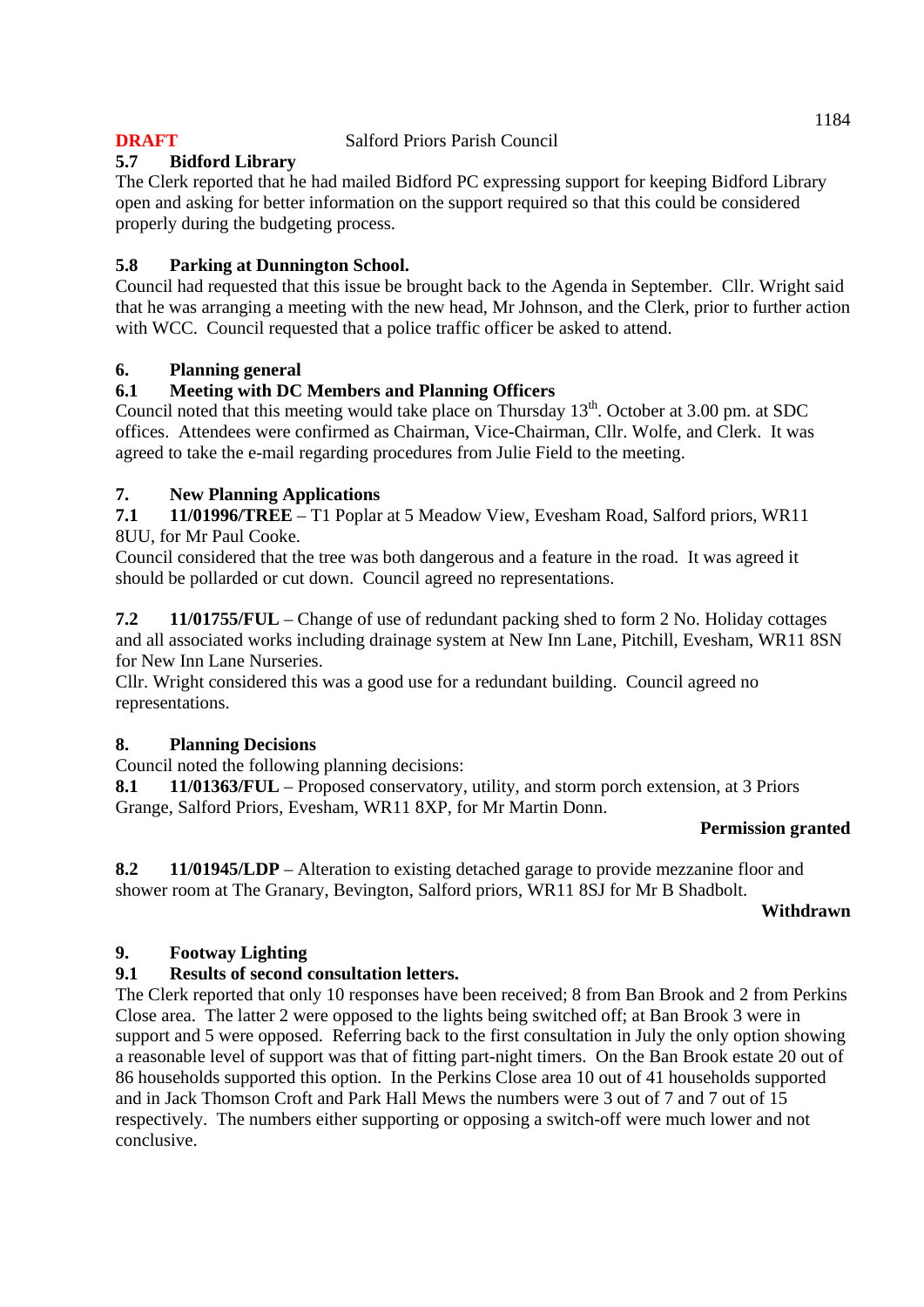The cost of fitting part-night timers was approximately £38 per light depending on the specific type of lantern. The cost of switching off the lights would be about £20 per light. If it was decided to then switch back on the lights at the end of a trial the cost would be a further £20 per light.

Council considered that there was no clear mandate for removal of the lights but there was demonstrable support for part night timers and this was the solution that should be adopted in the estate areas. Overall annual energy savings compared to the situation before any lights were switched off would amount to about £1600 per year.

Cllr. Wright noted that it was now considered that a letter from EON regarding the cracks in the concrete columns meant that there was no duty of disclosure. Council agreed that monitoring of the cracks on an annual basis should be carried out. Cllr. Quiney referred to the lights on steel columns at Fern Close, Dunnington Crossroads, the Memorial Hall, and Jack Thomson Croft. The Clerk was asked to get a detailed quotation from Peter Long to fit part night timers to all the remaining estate lights and to the above mentioned isolated lights. The Chairman noted that it would be necessary to suspend the relevant Financial Regulations as there were no other local contractors equipped for this work making it a specialist contract.

### **9.2 Disconnection contract.**

The Clerk reported that he had been informed that the underground disconnections had been completed. The contractor expected to complete the overhead connections during the first two weeks of October. An order had been placed with Roger Small for the pole removal. The Chairman reported that he had spoken with Mr & Mrs Hunt and they were concerned that the entire length of cable on their property should be removed. The Clerk said he had specifically asked Western Power Distribution to speak with the Hunts before starting work.

#### **9.3 Light in pathway between Post Office and School Avenue.**

The Clerk had sought quotations from EON and from Western Power Distribution but had been informed that it was no longer permissible allow third party equipment on network poles. A quotation to provide an underground connection to a point near the pathway had been provided by Western Power. The Clerk was asked to get a firm quotation for the entire job and to consider the implications of using the redundant column at Dunnington crossroads in Broom Lane.

#### **9.4 Outstanding lighting work.**

The Clerk reported that Peter Long had fitted part-night timers to the two Victorian lights at the bottom of School Road and had changed the lantern by the School. He had also been given an order to move the solar powered light from the Playing Field to opposite Sandfields entrance

## **10. TOPs**

## **10.1 Works at TOPs.**

The Clerk reported that an order had been placed with Mr Hackling for the labour to paint the cladding and fascia with Mr Bradfield supplying the materials. Cllr. Maude asked the Clerk to send details of the accounts for TOPs to John Bradfield including details of water and electricity. The Clerk said he needed a monthly reading of the electricity meter.

## **10.2 Electricity supply to TOPs.**

The Clerk reported that the refund from npower had now been received and he had written to EDF regarding VAT as it was impossible to gain a response from their phone line.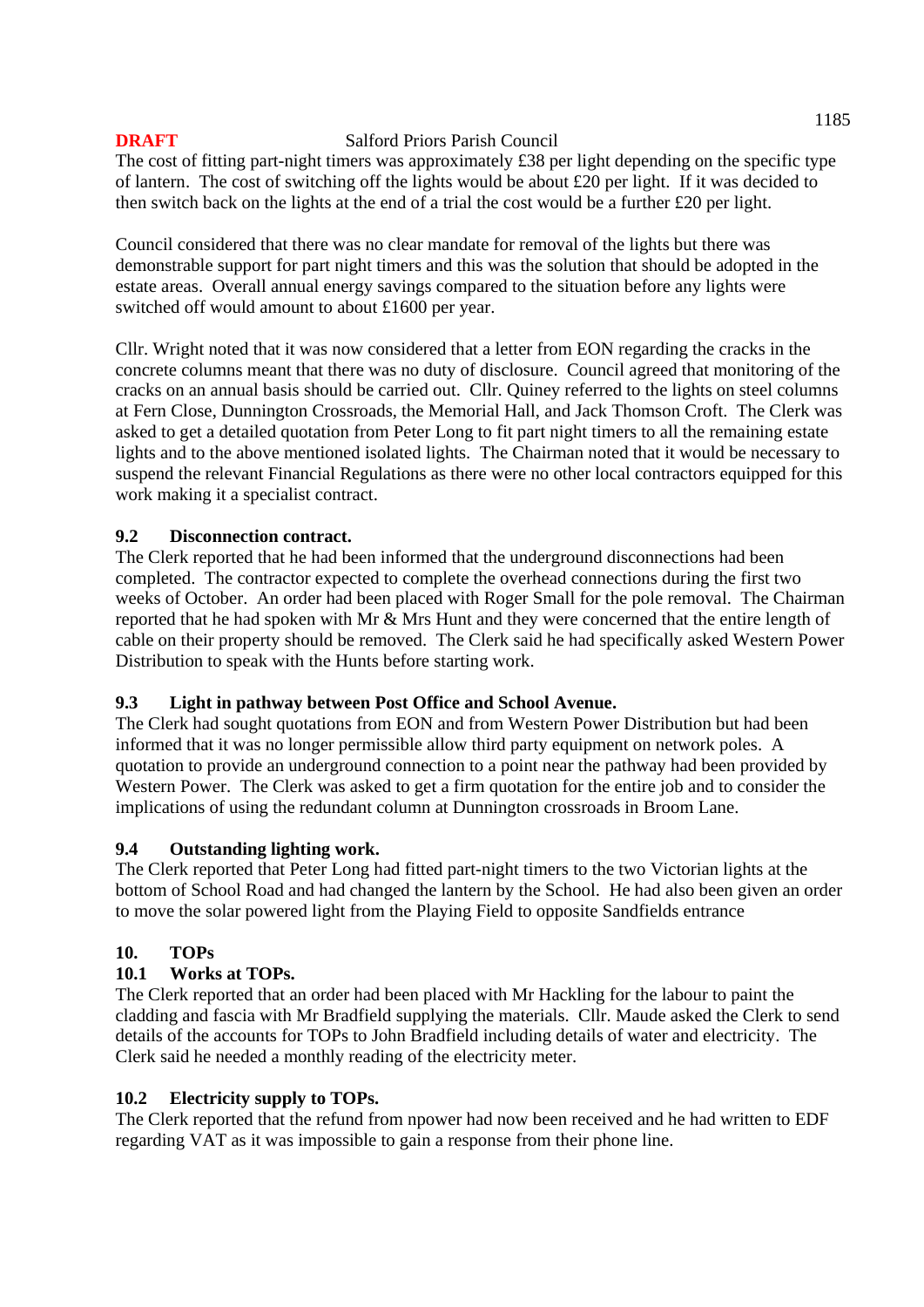### **11. Playing Field**

### **11.1 Playing Field weekly inspection reports.**

The Clerk reported that he had received reports from Cllr. Quiney dated 14.08.11; 21.08.11, 28.08.11, 4.09.11, and 12.09.11. Cllr. Quiney said that he was concerned about the broken wooden pallets holding down the football goal net and had removed pieces of pallet wood with nails protruding. He said these came from the Scout Hut area and it was suggested that these pallets might have been fly tipped. The Clerk was asked to write to Malcolm Spriggs suggesting the broken pallets are not stored at the Scout Hut as they have also had to be removed from the allotment site. The Clerk reported that Mr Hackling had started renovation work on the football posts and had been asked to ensure the safety of the cross bars as a matter of urgency.

### **11.2 "Open Morning" at the Playing Field.**

The Clerk confirmed that the "Open Morning" at the Playing Field would take place on Saturday 8<sup>th</sup>. October between 10.30 am and 12 noon.

### **12. Highways**

#### **12.1 Contract for repainting wooden seats.**

The Clerk reported that Mr Hackling had agreed to take back the contract for repainting the wooden seats.

### **12.2 Replacement of the John Coley memorial seat at Abbots Salford.**

The Clerk circulated a photograph of an oak bench from local company Hartwell Fencing at a cost of £227.94. He said that an internet search had demonstrated this was a very competitive price. Council approved the purchase of this seat and agreed it should be securely installed by Mr Hackling.

## **12.3 Hedge trimming.**

The Chairman reported that the hedges on School Road between Ban Brook Road and the School, and between Tothall Lane and Iron Cross were in urgent need of cutting as they encroached onto the footpath. The Clerk was asked to vigorously pursue both these issues. In respect of the latter length the Clerk was asked to also contact WCC. It was also noted that the hedge on the A4088 had not been trimmed and the Clerk was asked to write regarding this as well.

#### **13. Events**

## **13.1 Arrangements for the Civic Reception.**

The Chairman reported that he had received 91 acceptances for the Civic Reception and plans were now advanced. The Clerk confirmed that he had ordered the scrolls and the frames. The Chairman asked the Clerk to revise the Minute by Minute running list and to circulate it to all councillors. Council noted that the event would be a good opportunity to invite support for the Jubilee celebrations.

#### **13.2 Arrangements for the Jubilee celebrations in 2012.**

Cllr. Quiney reported that he had attended a meeting of the Fete Committee and the Fete would be held on  $30<sup>th</sup>$ . June. In view of this he offered to serve on a separate Jubilee organizing group comprised of members of the community interested in providing a suitable event for the day. Cllr. Robinson asked why the Fete could not be held on the same day as the Jubilee and Cllr. Wright said it was important that any event should be well co-ordinated. The Chairman invited Cllr. Quiney to form a Jubilee organizing group and to invite other members of the community to participate. This course of action was endorsed by the Council.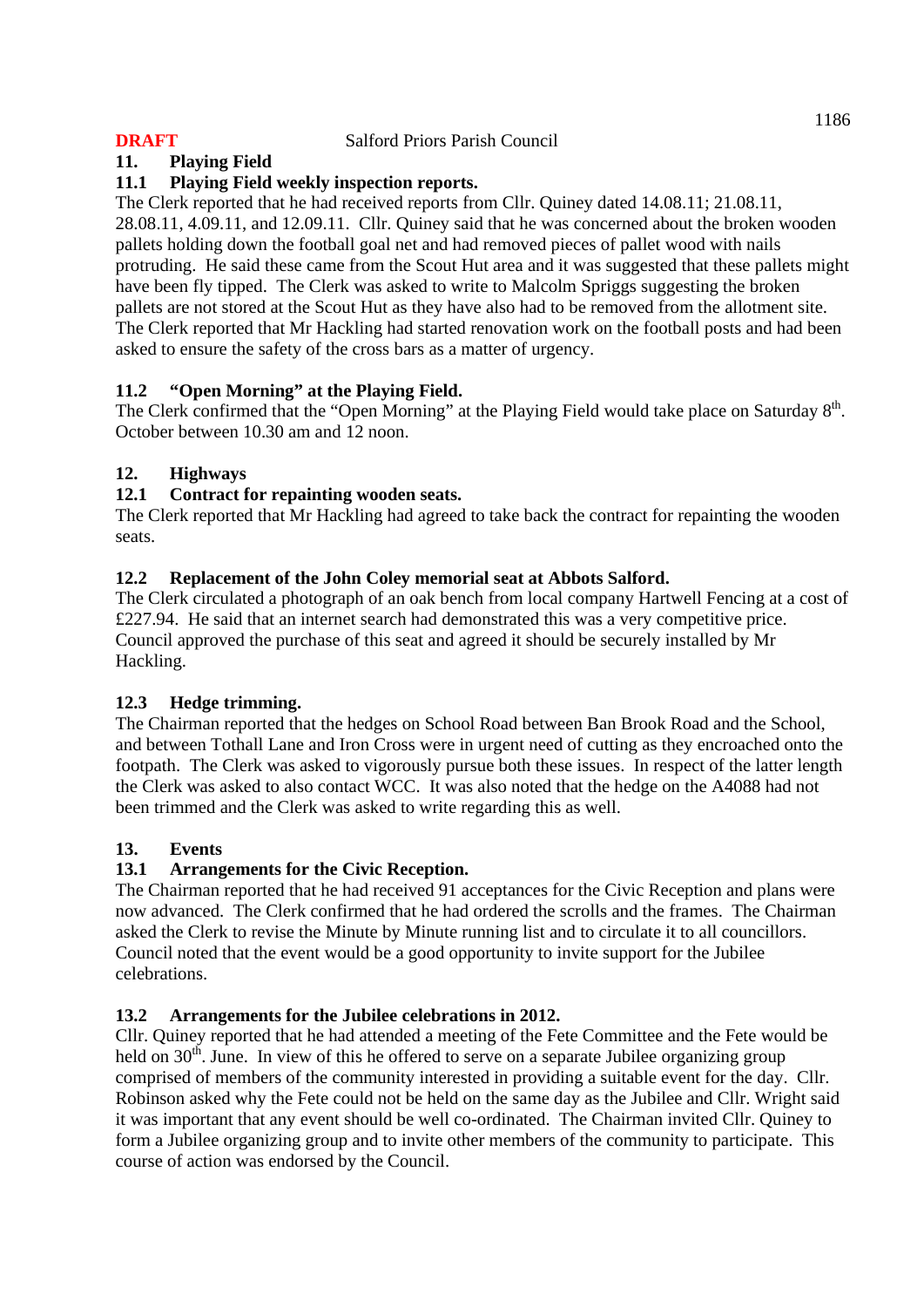- **14. Allotments** (taken at the end of the meeting)
- **15.** Planter Contract (taken at the end of the meeting)

#### **16. Communications**

#### **16.1 Website**

Cllr. Maude reported that the latest Newsletter had now been uploaded to the website.

## **16.2 Rural Broadband**

The Clerk had circulated information from the Warwickshire CC e-Business Adviser. All present were asked to visit the site www.warwickshire.gov.uk/superfastbroadband to help build a case for improvements to broadband services in the parish. The Clerk was asked to raise the issue with WALC and to circulate the information via. the e-newsletter.

### **17. Rights of Way**

### **17.1 Report from the Rights of Way Inspector.**

Cllr. Quiney said there was nothing to report.

### **18. Matters raised by Councillors**

**18.1** Councillors are invited to use this opportunity to report minor matters of information not included elsewhere on the Agenda and to raise items for future agendas. Councillors are respectfully reminded that this is not an opportunity for debate or decision making.

Cllr. Wright enquired if the Meals on Wheels service was still operating and was informed that it was.

The Chairman asked the Clerk to include an item on the next Agenda regarding the purchase of a wreath for Remembrance Sunday. The Clerk was asked to contact the Salford Royal British Legion.

Cllr. Wright showed Councillors a request for a new Dunnington sign. The Chairman said that the County Council would have to approve any design. The Clerk was asked to investigate and include an item on the next Agenda.

#### **19. Staff and administrative matters**

**19.1** Nothing to report.

#### **20. Correspondence Received**

#### **20.1 WCC re. Bus subsidies.**

The County Council had requested views on the continuance of the Sunday Redditch to Evesham bus service. Council noted that the future of the service would be considered after a survey had been made.

#### **20.2 The Shakespeare Hospice.**

Council considered the services provided by the Shakespeare Hospice and agreed to make a donation of £100 to the work of the Hospice.

#### **20.3 Mrs P Dare, Finance & General Purposes Group.**

The Clerk had circulated a letter from Mrs P Dare regarding the Council's F&GP Group. The Clerk had drafted a reply which was read out to the Council. Council approved the response.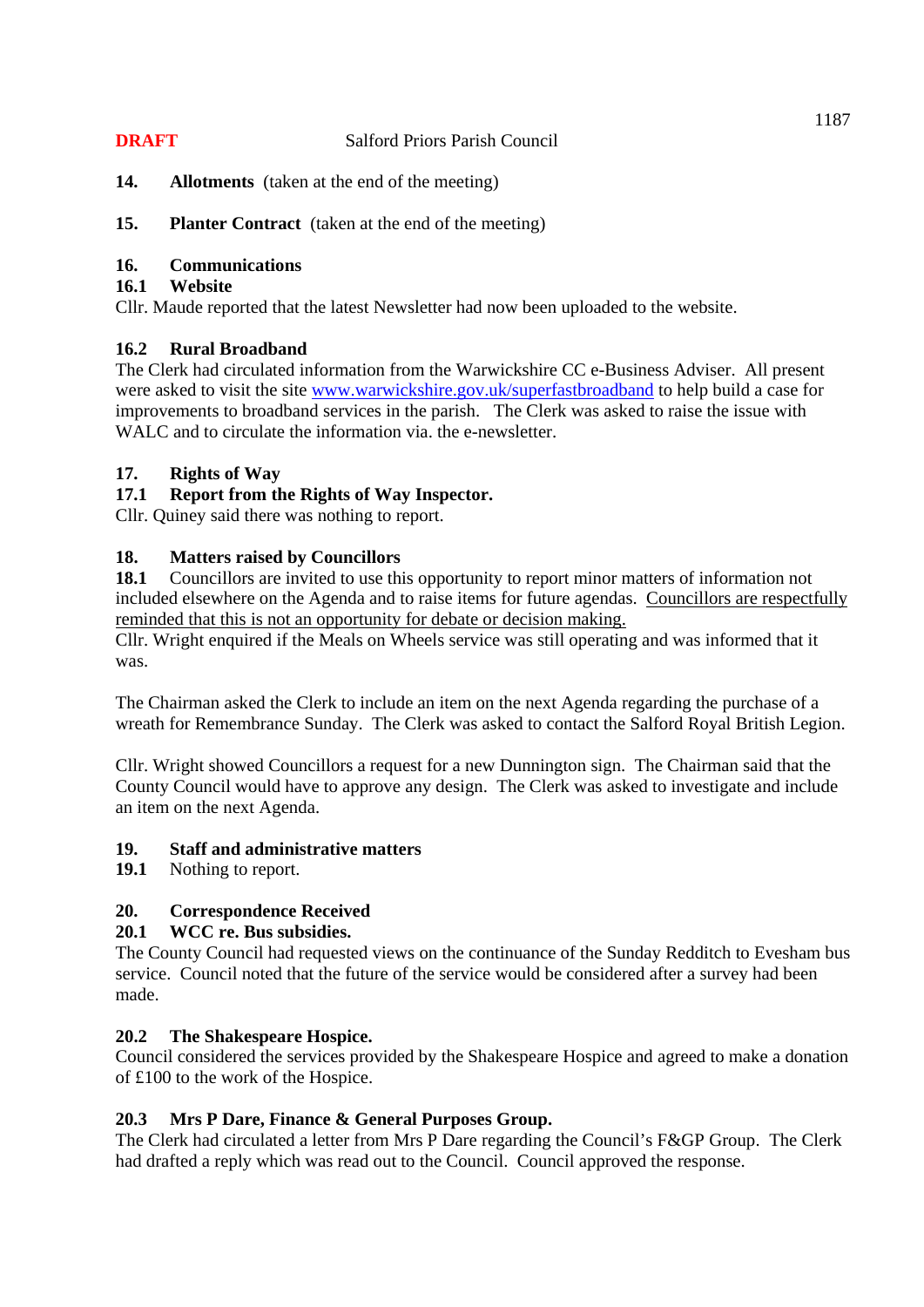## **20.4 WALC, Annual General Meeting.**

Council noted the information provided.

## **20.5 Warwickshire CC, proposal to close the pupil referral unit.**

Council noted the information provided.

### **20.6 Salford Priors C.E. Primary School, request for donation in support of Forest School.**

Councillors welcomed the activities associated with "Forest School" and saw it as particularly important for a rural school. Council agreed to make a donation of £100 to the School.

### **20.7 Salford Priors C.E. Primary School, cessation of recycling service.**

Cllr. Wright said it was important to encourage school children to recycle and they could set an example to their parents. The Clerk endorsed this from his previous experience as the government adviser to the Beacon Council scheme on recycling. Council asked the Clerk to send a firm response.

#### **21. To Table**

Council noted the following tabled items:

- **21.1** Clerks & Councils Direct, September 2011, Issue 77.
- 21.2 Warwickshire & West Midlands Association of Local Councils,  $62<sup>nd</sup>$ . Annual Report.
- **21.3** The Clerk Magazine, September 2011, Vol. 43 No.5.
- **21.4** LCR, Autumn 2011.

The Chairman, having declared an interest in the remaining items, left the meeting. The Vice Chairman, Cllr. Wright, took the Chair.

#### **14. Allotments**

#### **14.1 Progress with allotments.**

The Clerk reported that the 12 initial plots had all been taken and two further new plots were under negotiation. He said the ground was very hard and the contractor had been unable to complete the work preparing new plots.

#### **15. Planter Contract**

#### **15.1 The Future of the Planter Contract.**

Council considered a report by the Clerk regarding the future of the Planter Contract and arrangements for Jubilee planting. Council agreed that the flower bed at the junction of School Road and Station Road should be planted with mature plants to be the central feature for the village. Council then considered how this could best be achieved and Cllr. Penn proposed, seconded by Cllr. Quiney, and agreed, that the current contract should be extended by one year to 30.03.13.

#### **22. Finance**

## **22.1 Consideration and approval of the payments and transfers listed in Appendix A.**

Council noted the income transactions in Appendix A1.

Council noted the payment made between meetings in Appendix A, Transaction No. 8746, and approved the action taken.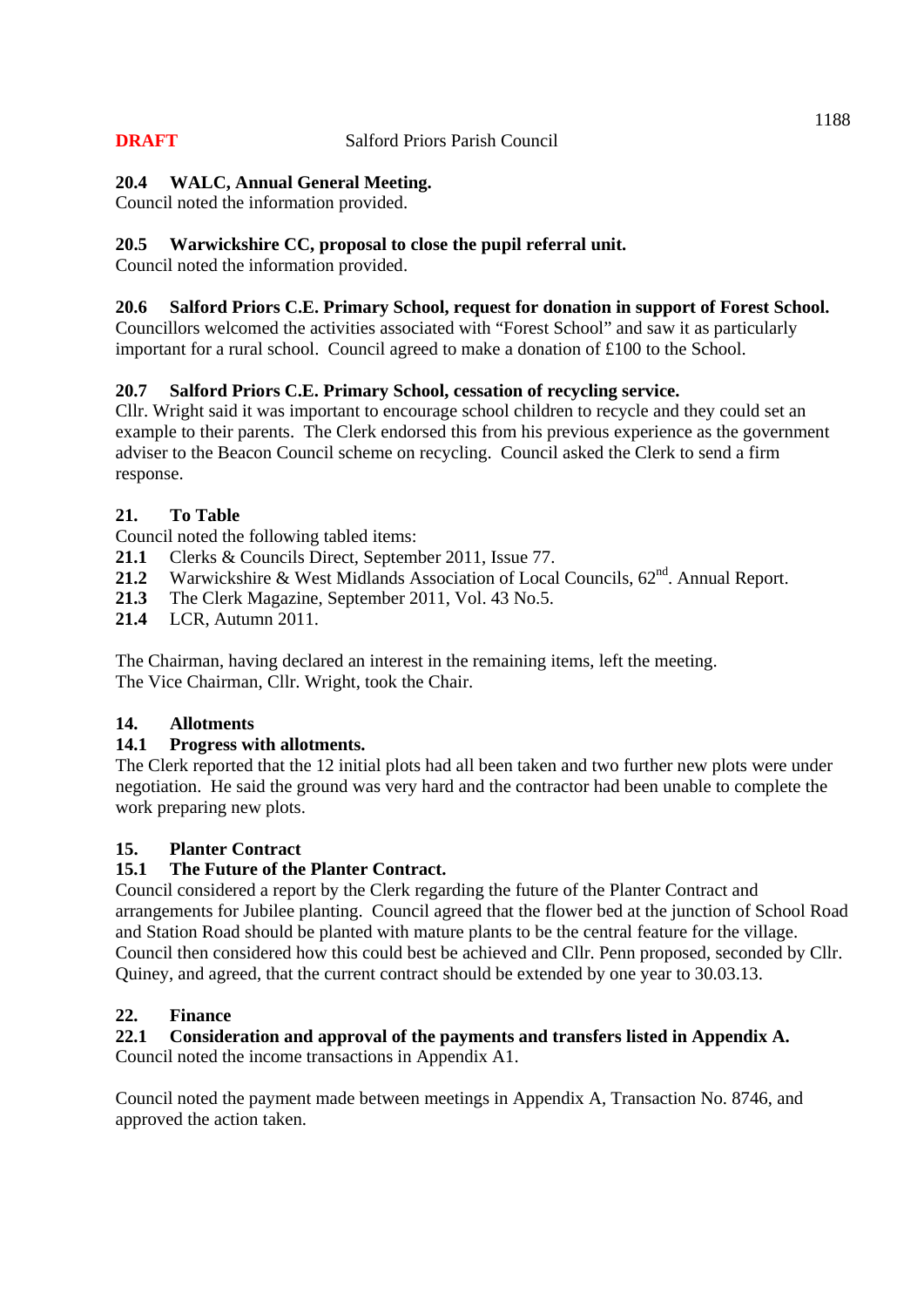Council considered the expenditure transactions listed in Appendix A3. Authorisation for payment was proposed by Cllr. Penn, seconded by Cllr. Robinson, and carried. Cheques were signed by Cllr. Wright and Cllr. Penn.

Council considered and approved the proposal to transfer £3000.00 from No.1 account to Community account in Appendix A4. Authorisation for transfer of funds was proposed by Cllr. Penn, seconded by Cllr. Robinson, and carried.

Council noted the bank balances in Appendix A5.

#### **22.2 Consideration of a report on Participatory Budgeting.**

Council agreed in principle that the Clerk should arrange a F&GP meeting to consider the variable portions of the budget and to include up to 6 residents interested in participating. The Clerk was asked to place notices on the Notice Boards and to use the E-news to invite residents to join this group.

#### **23. Date of Next Meetings**

To confirm the date of the next Ordinary Meeting of the Parish Council at 7.30pm on Wednesday  $12<sup>th</sup>$ . October 2011 in the Methodist Hall, Dunnington.

#### **24. Closure of meeting**

The Vice Chairman closed the meeting at 10.17.pm.

Signed........................................................ Date......................................

| A1           | Income transactions for approval |         |          |            |                                                      |
|--------------|----------------------------------|---------|----------|------------|------------------------------------------------------|
| Tn. No.      | <b>Cheque</b>                    | Gross   | Vat      | <b>Net</b> | <b>Details</b>                                       |
| 6480         |                                  | 50.00   | $0.00\,$ | 50.00      | G Beamish, plot 12, allotment deposit                |
| 6481         |                                  | 37.50   | $0.00\,$ | 37.50      | G Beamish, plot 12, allotment rent                   |
| 6482         |                                  | 50.00   | 0.00     | 50.00      | J Rafferty, plot 13, allotment deposit               |
| 6483         |                                  | 30.00   | 0.00     | 30.00      | J Rafferty, plot 13, allotment rent                  |
| 6484         |                                  | 4.59    | 0.00     | 4.59       | HSBC, Bank Interest, No. 1 a/c                       |
| 6485         |                                  | 155.95  | 0.00     | 155.95     | SP Youth Club, refund from npower for<br><b>TOPs</b> |
| 6486         |                                  | 0.04    | 0.00     | 0.04       | HSBC, Bank Interest, No. 3 a/c                       |
| <b>Total</b> |                                  | £328.08 | £0.00    | £328.08    |                                                      |

# **APPENDIX A - Finance**

# **A1 Income transactions for approval**

#### **A2 Expenditure approved between meetings**

| $-$<br>- -<br>- -<br>-<br>$"$ no $\alpha$<br>ecane<br>วาเร<br>n. | - | 'NU. |  | ากรร | √at | Ne1 |  |
|------------------------------------------------------------------|---|------|--|------|-----|-----|--|
|------------------------------------------------------------------|---|------|--|------|-----|-----|--|